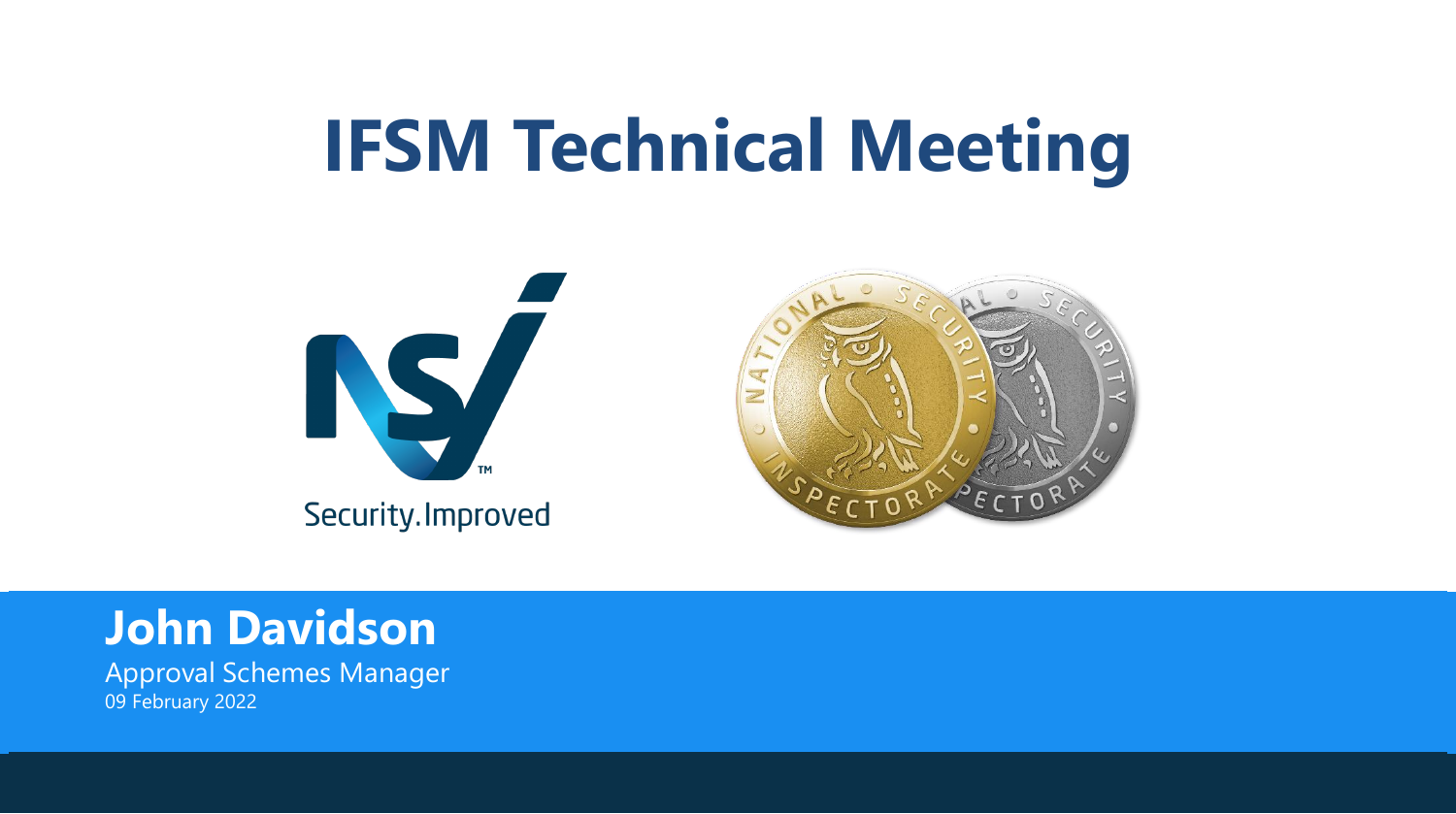#### **Topics for Discussion**

- Third Party Certification
- BAFE SP205-1 Fire Risk Assessment
- BAFE SP207 Evacuation Alert Systems

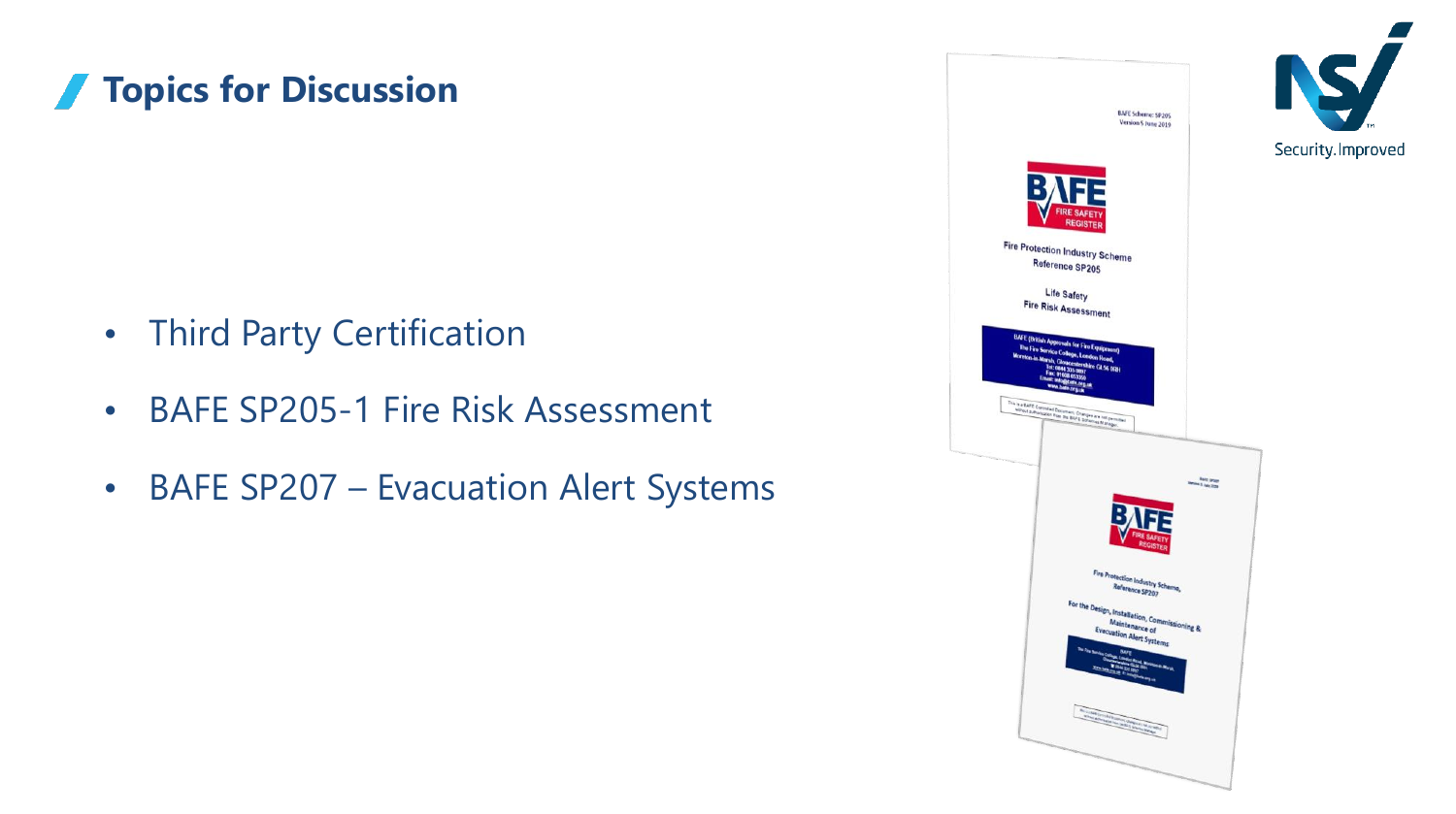#### **A trusted hallmark for buyers of security systems and fire safety**



**The UK's leading independent, UKAS accredited specialist certification body approving companies in the security and fire safety sectors to British and International Standards**

**NSI approved companies help protect people where they live, work and spend their leisure time throughout the UK and Ireland**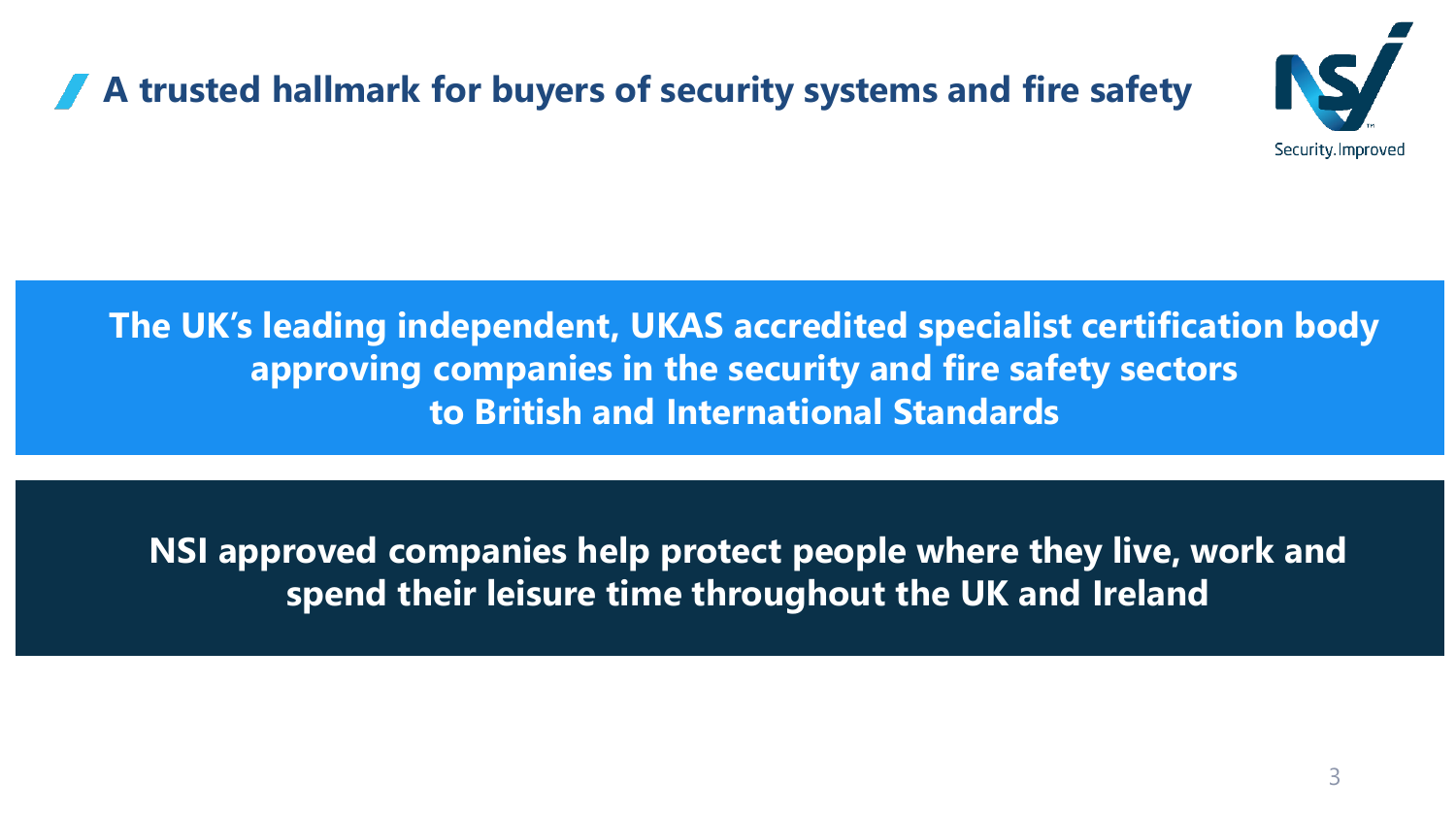#### **NSI History**



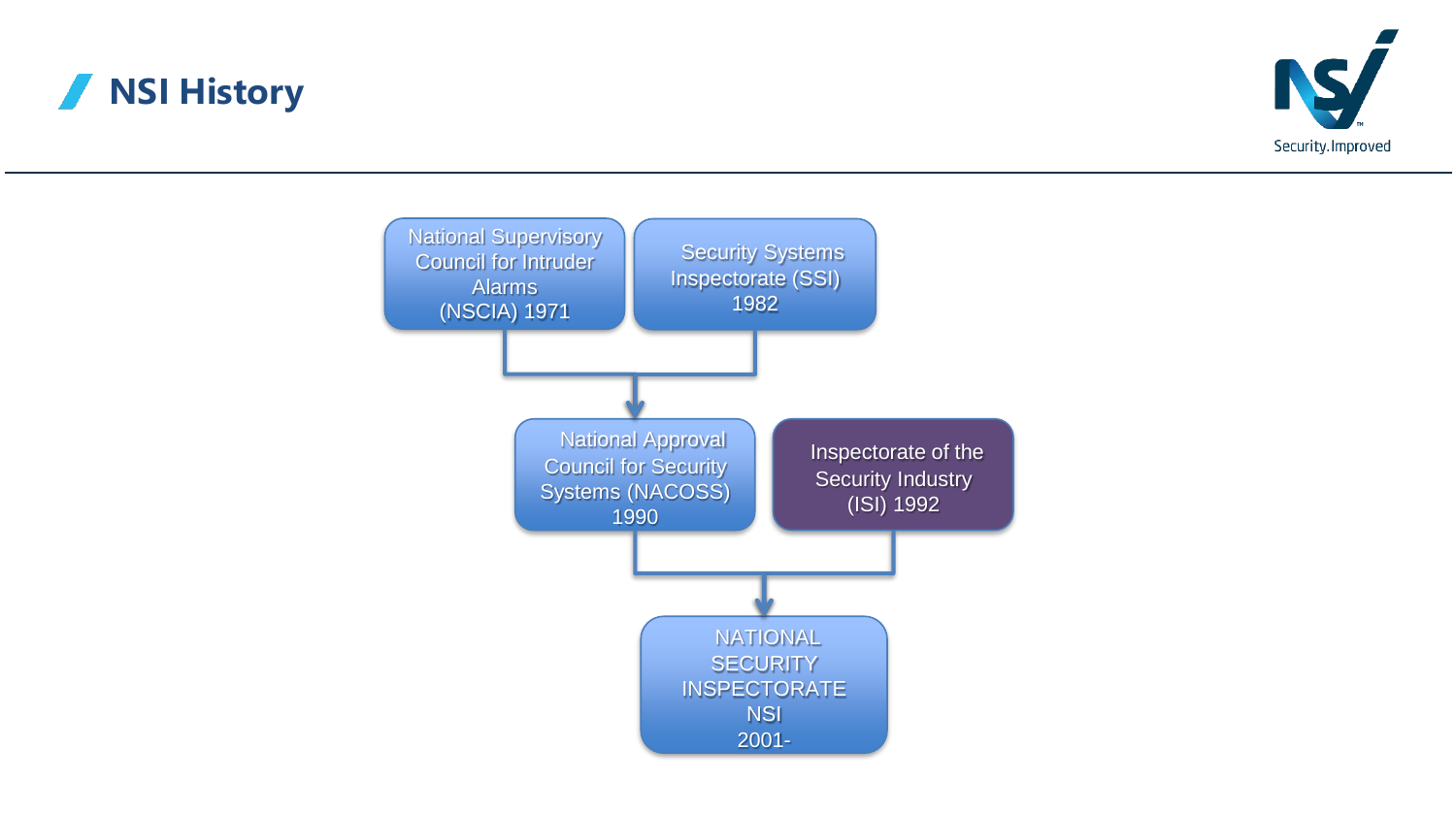#### **UKAS Accredited Third Party Certification Body**





• NSI is accredited by the United Kingdom Accreditation Service (UKAS), the sole national accreditation body, recognised by government to assess, against internationally agreed standards, organizations that provide certification services.

#### **NSI Schemes**

- Silver ( Systems, Fire, Guarding )
- Gold ISO 9001 + (Systems, Fire, Guarding)



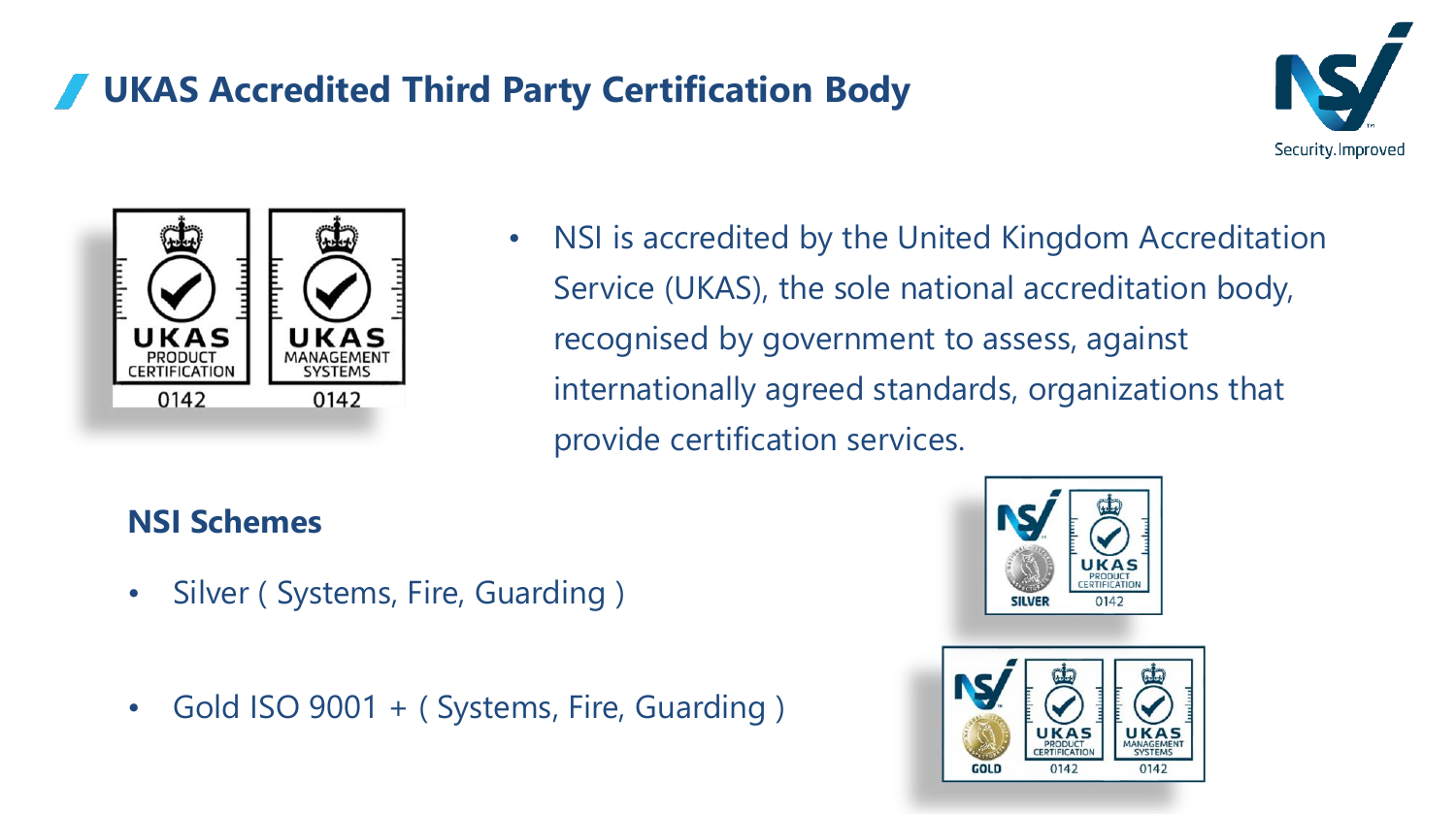#### **Certificates of Compliance**

- Issued for all new systems/services provided (e.g. fire alarm systems, emergency lighting, fire risk assessments)
- Provides assurance the work has been completed correctly by a Third Party Certificated or 'approved' company
- Independent complaints process of the Certification Body underpins services delivered



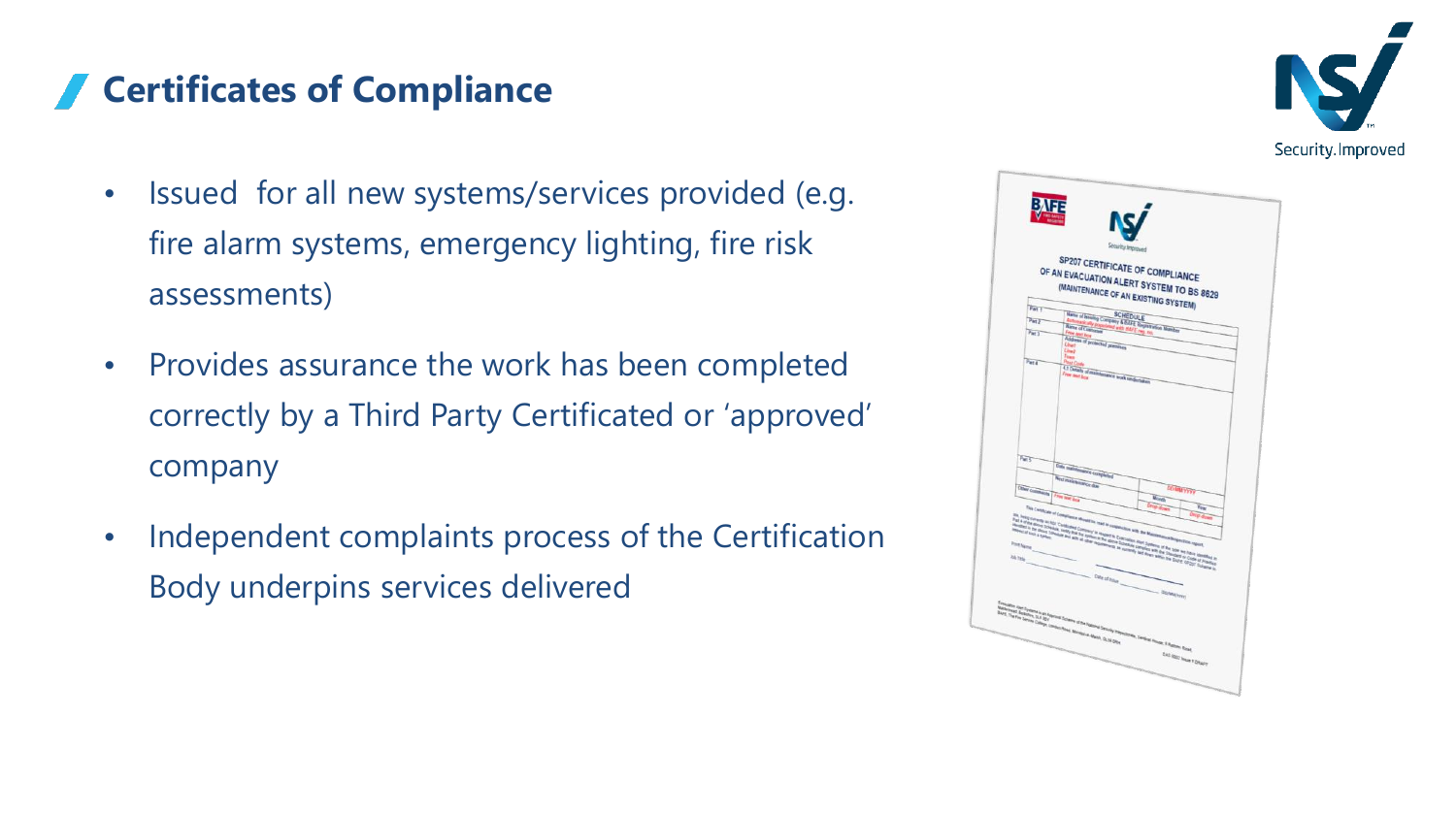#### **NSI Approved Companies by Numbers**



**70 ARCs (Alarm Receiving Centres)**

> **We deliver 3,700 audits/inspections days across the UK**

**Over 2,500 active approvals held by companies in the UK and Ireland**

**400 Fire Systems Companies**

**Over 2 million NSI Certificates of Compliance for security & fire installations issued by NSI approved companies since 2000**

**In-house team of 36 fulltime expert auditors all specialising in security & fire safety** 

**Over 900 NSI Security Systems Installers**

**150 Guarding Services companies ACS assessed by NSI and 90 elite NSI Guarding Gold companies**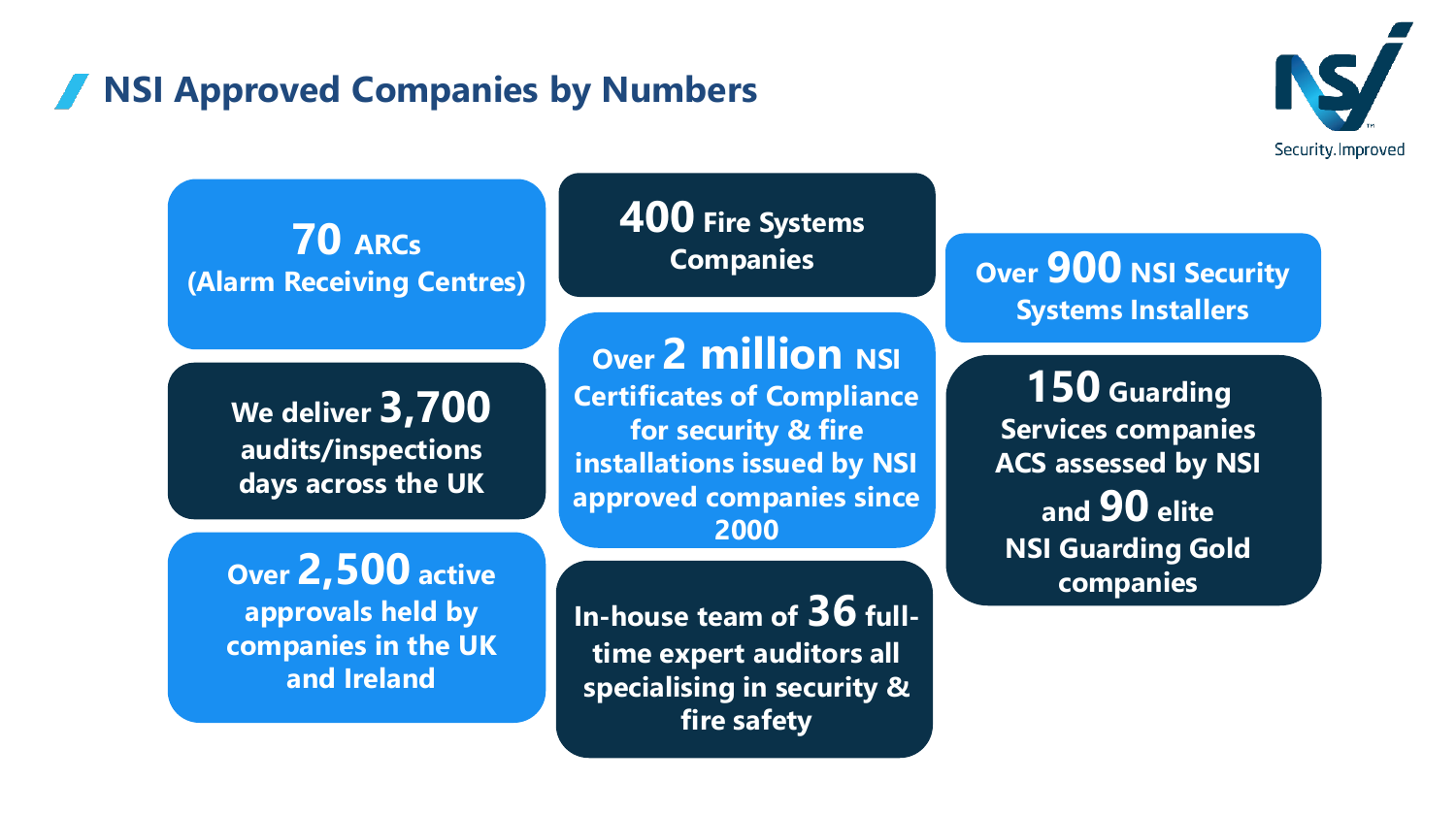#### **Relationship between TPCB's and BAFE**



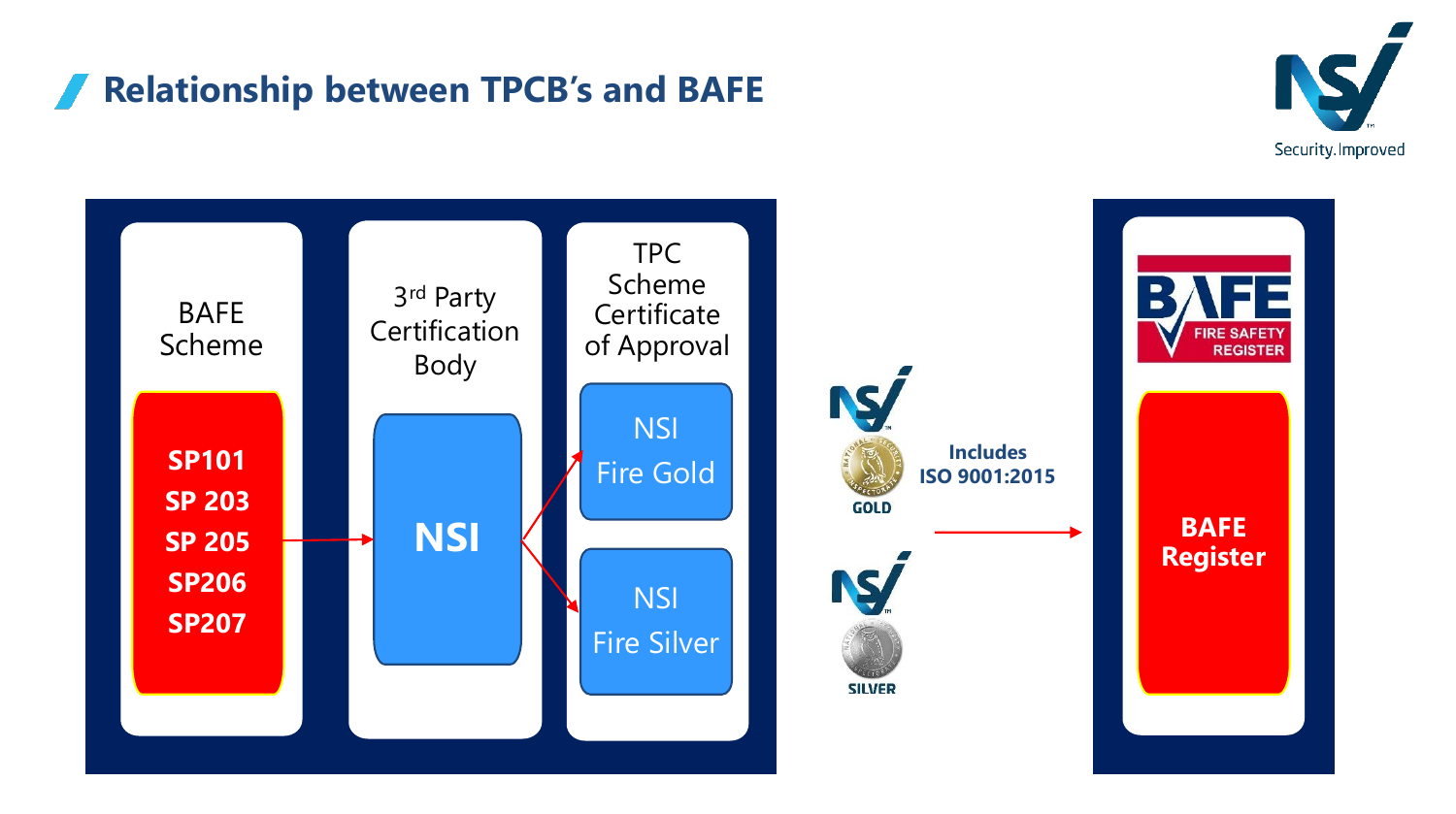#### **NSI Life Safety Schemes**



- SP101: Portable Fire Extinguishers
- SP203-1: Fire Detection & Fire Alarm Systems
- SP203-3: Gaseous Fire Suppression Systems
- SP203-4: Emergency Lighting
- SP205: Provision of Life Safety Fire Risk Assessments
- SP206: Kitchen Fire Protection Systems
- SP207: Evacuation Alert Systems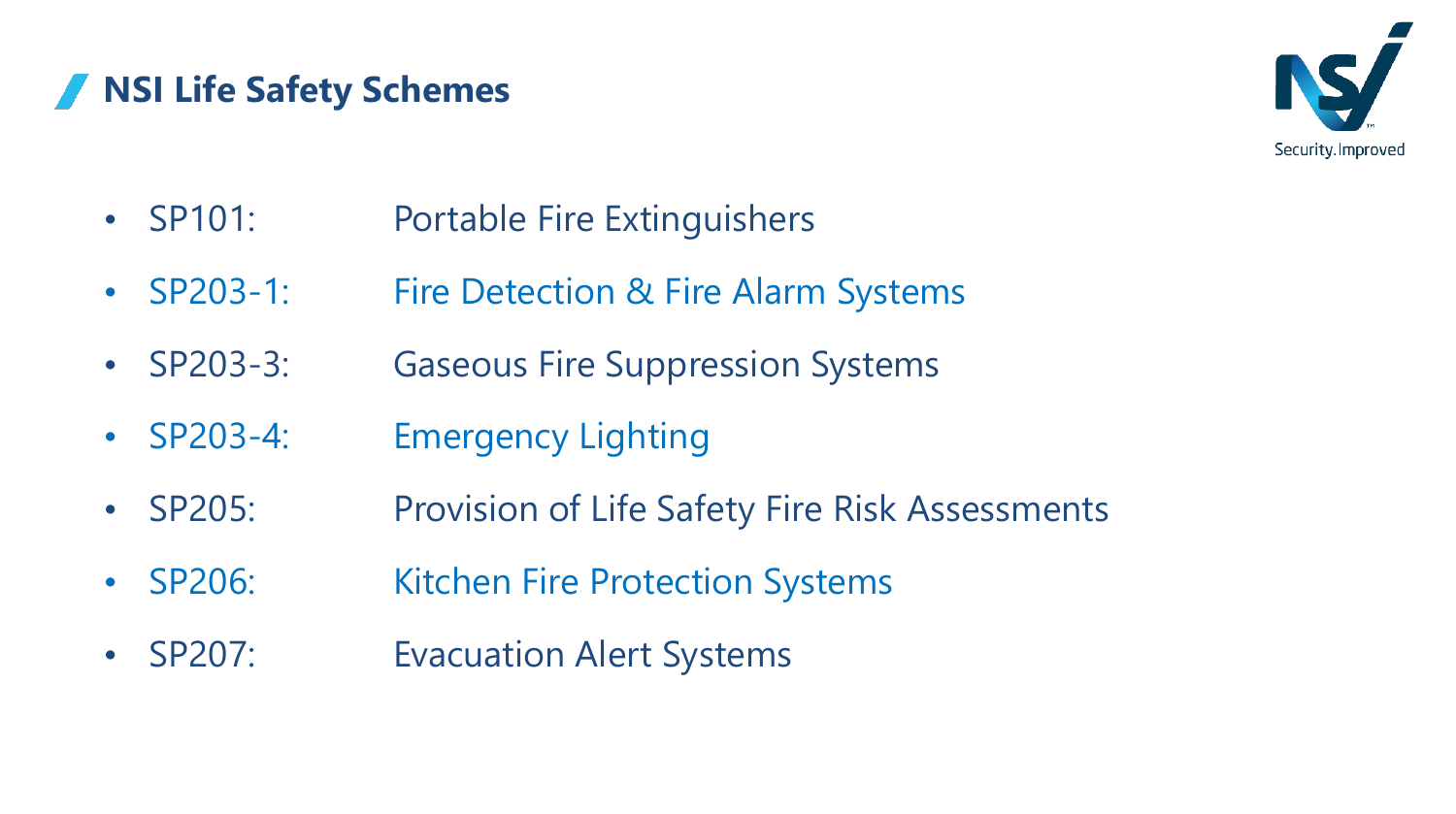## **BAFE SP205-1 The Route to Certification**



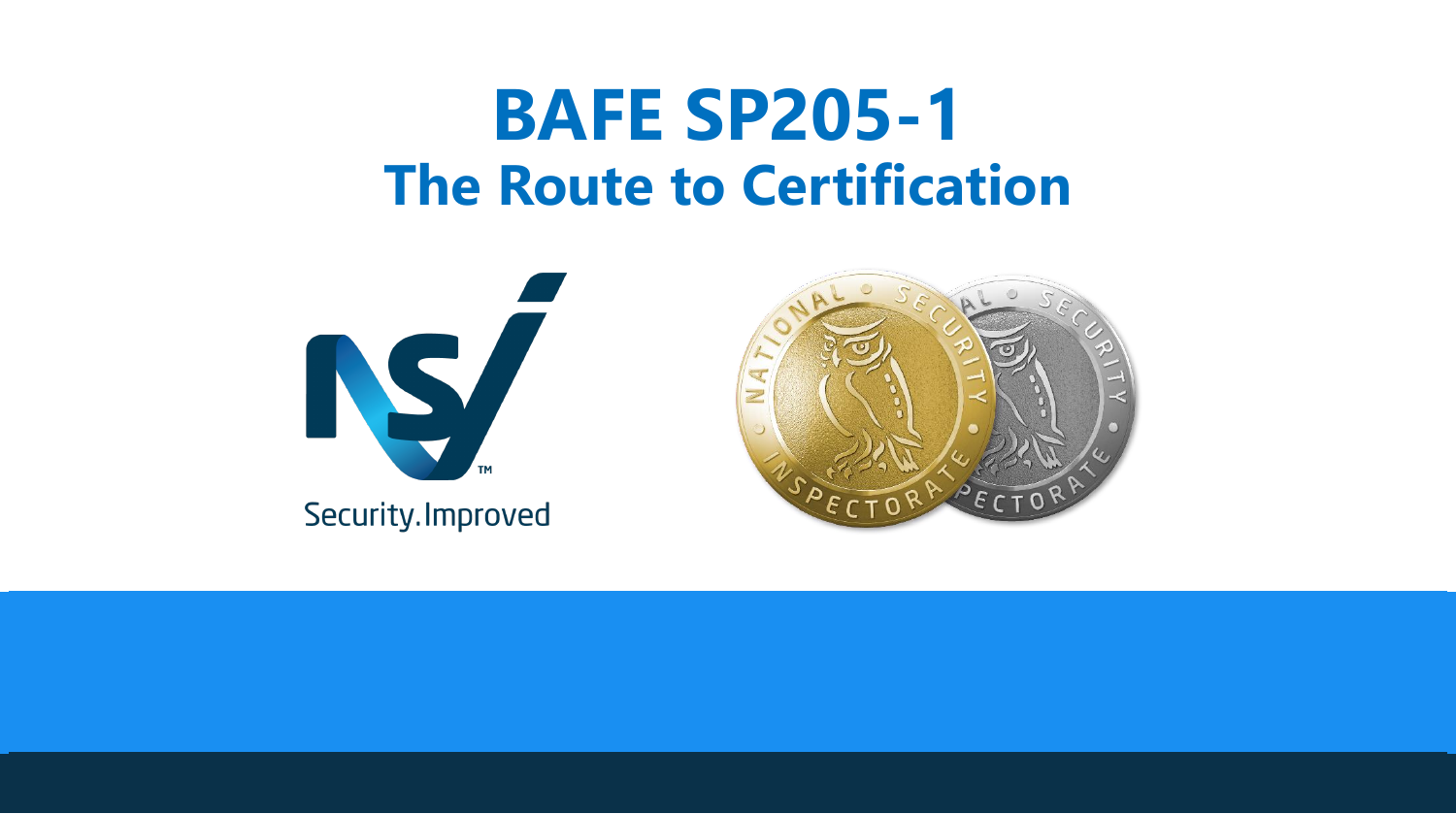

#### **SP205 – Life Safety Fire Risk Assessment – why the need?**

- No definition of a "competent" fire risk assessor
- No "single" qualification
- Free-for-all
	- ➢ No mandatory requirement for professional registration or certification of fire risk assessors or fire risk assessment companies
- Race to the bottom on cost

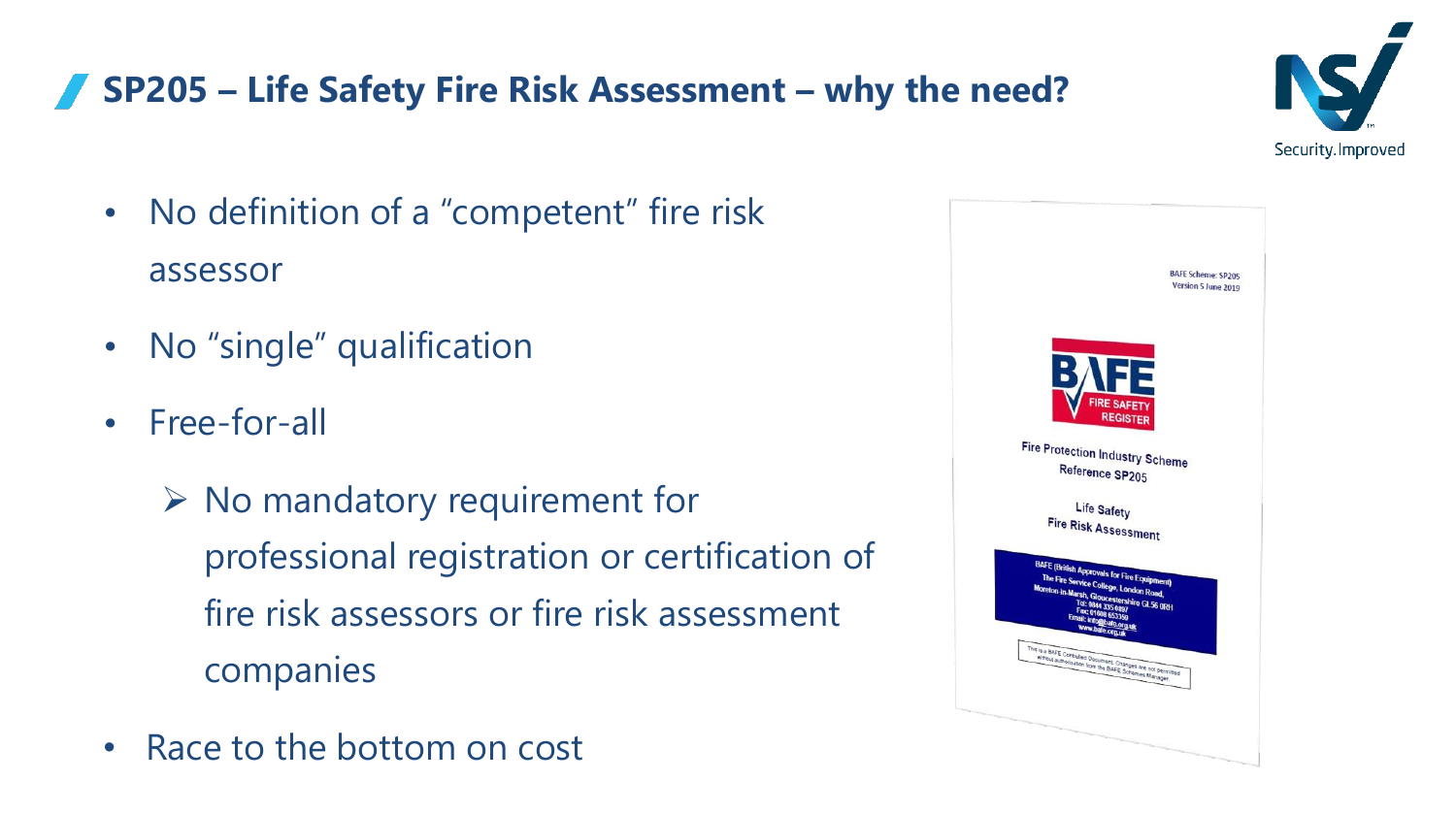

Key points:

- Company certification scheme
- Suitable for all size of companies

**SP205 – Life Safety Fire Risk Assessment**

- No set format for FRAs but content must be in accordance with BAFE SP205-1, Annex D
- Company must demonstrate competency of assessors to achieve approval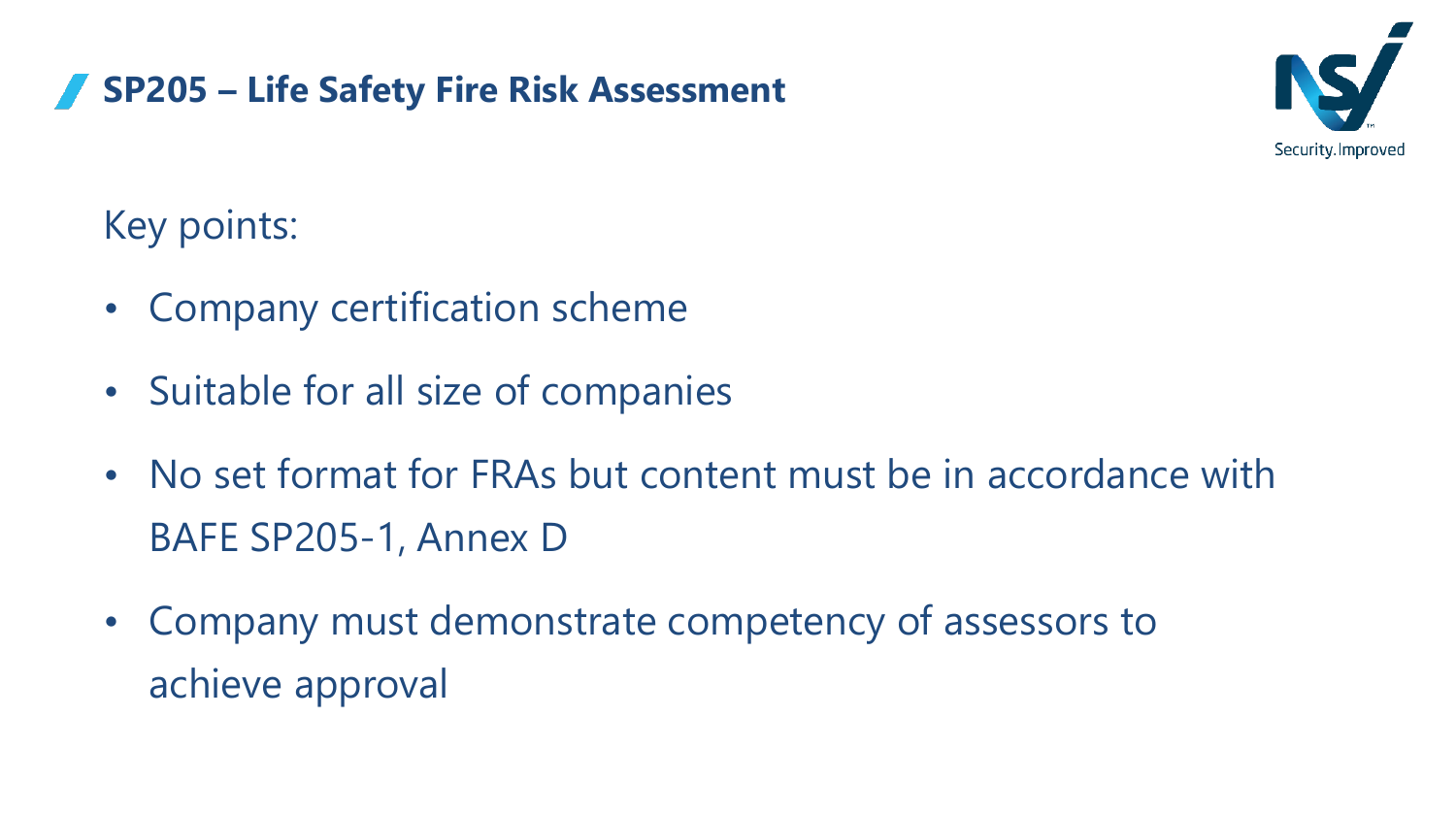#### **SP205 – Life Safety Fire Risk Assessment**



Key points:

- All validators are witnessed as part of initial audit process and then every three years
- Other fire risk assessors witnessed on a random sampling basis
- Desktop reviews of completed fire risk assessments carried out – number depends on size of company.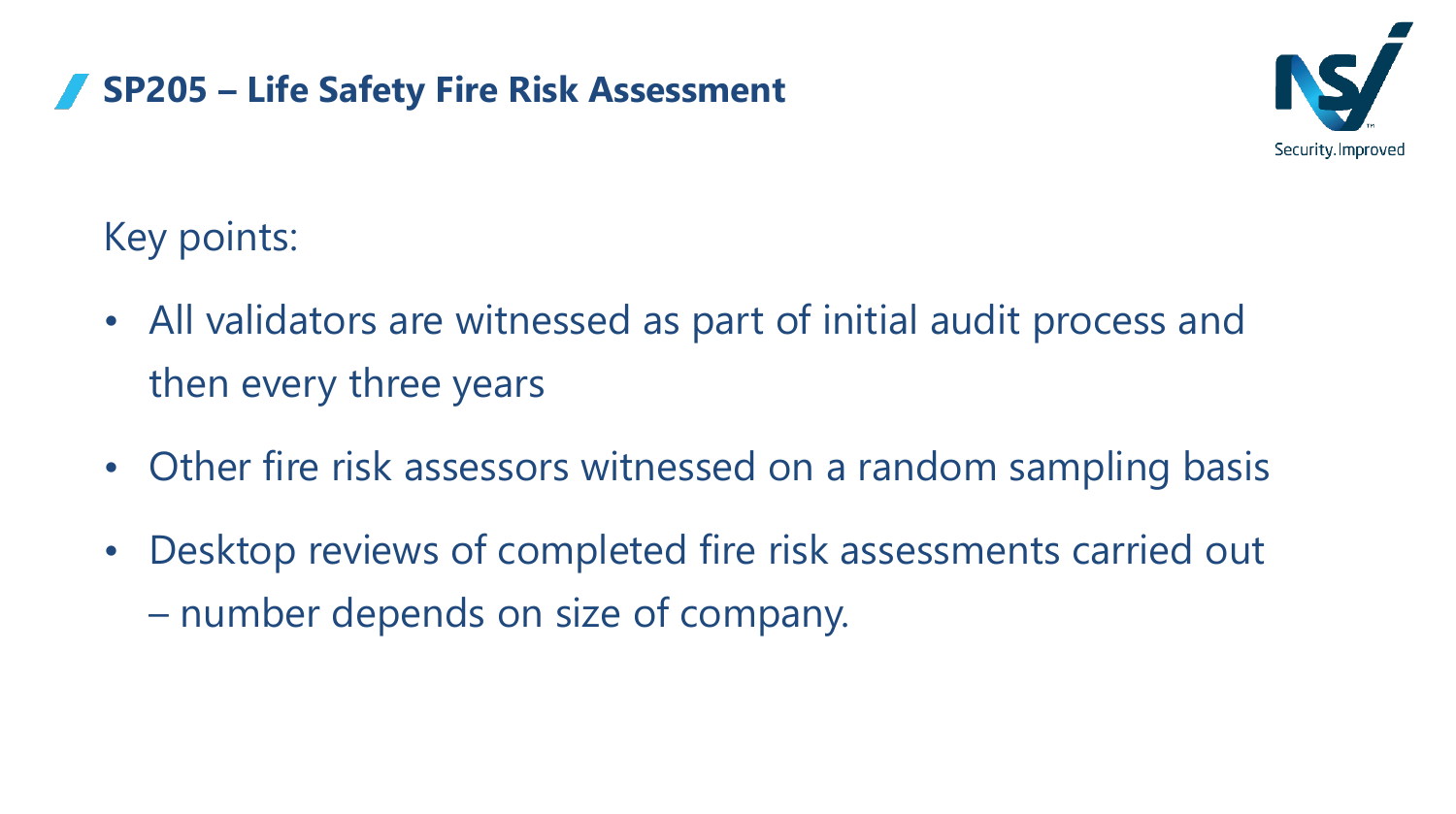

#### **SP205 – Life Safety Fire Risk Assessment**

#### Key points

- Simplified management system requirements for "sole traders"
- Can usually complete "sole trader" initial audit in one day
- Letter can be provided for "Validators" applying for IFSM register
- All FRAs are "validated" prior to being sent to client
- Each FRA issued with a "Certificate of Compliance"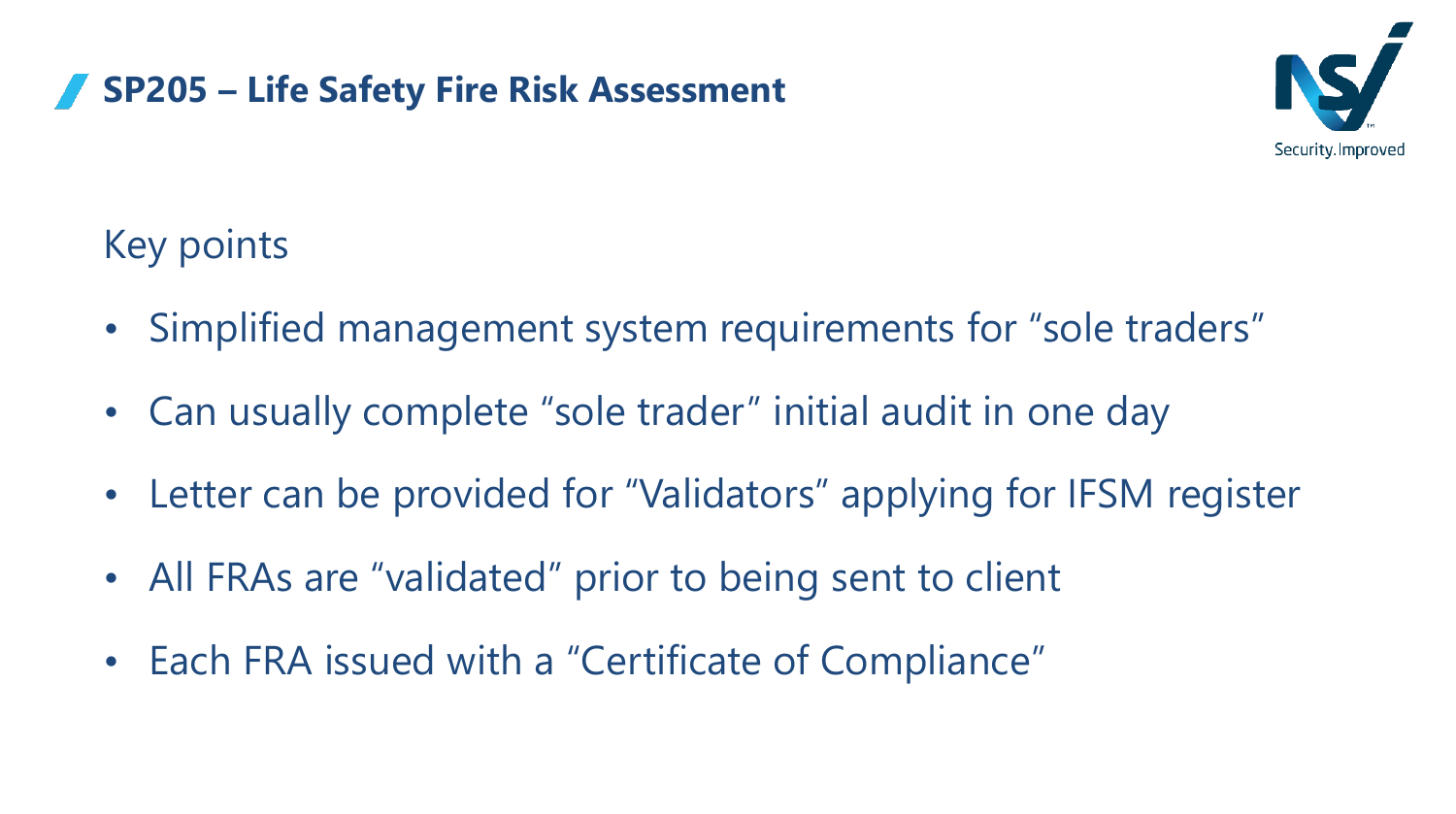**SP205 – 1 Audit Process**



Initial Certification Audit

- Duration depends on:
	- $\triangleright$  Size of company
	- ➢ Number of witnessed audits to be carried out
	- ➢ Number of desktop reviews to be done
- Refund for any days not used
- Due diligence process prior to acceptance as applicant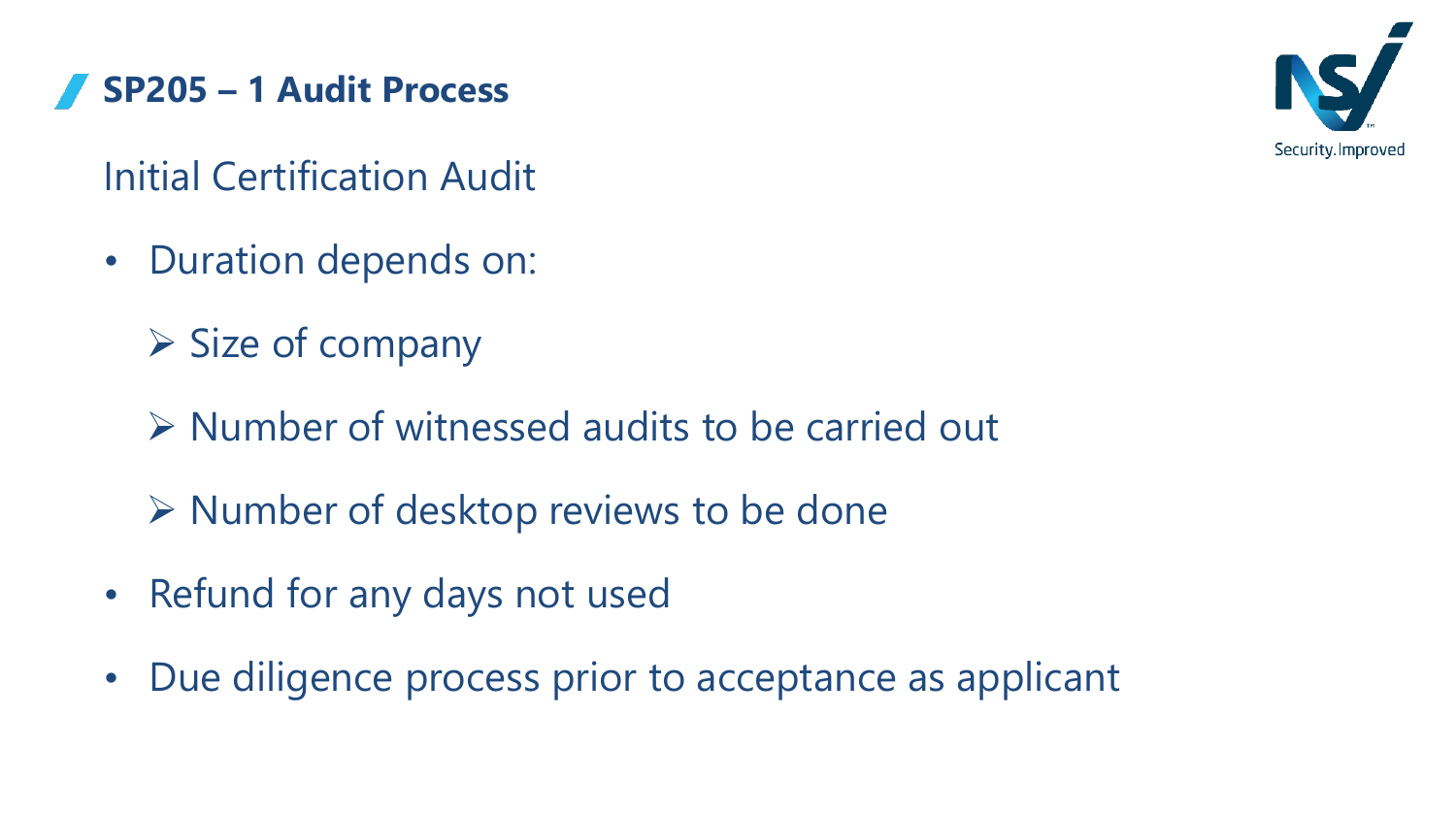#### **SP205 – 1 Initial Certification Audit Process**



- Gold (ISO 9001)
	- ➢ One-day Stage 1 "Assessment of Preparedness" audit
	- ➢ One-day Stage 2 audit (office audit of processes/procedures)
	- ➢ Witness of each proposed validator
	- ➢ Witness of an assessor (non-validator)
	- ➢ Desktop review of x2 FRAs for each proposed validator
	- ➢ Desktop review of x2 FRAs for a sample of assessors (sample size based on number of assessors)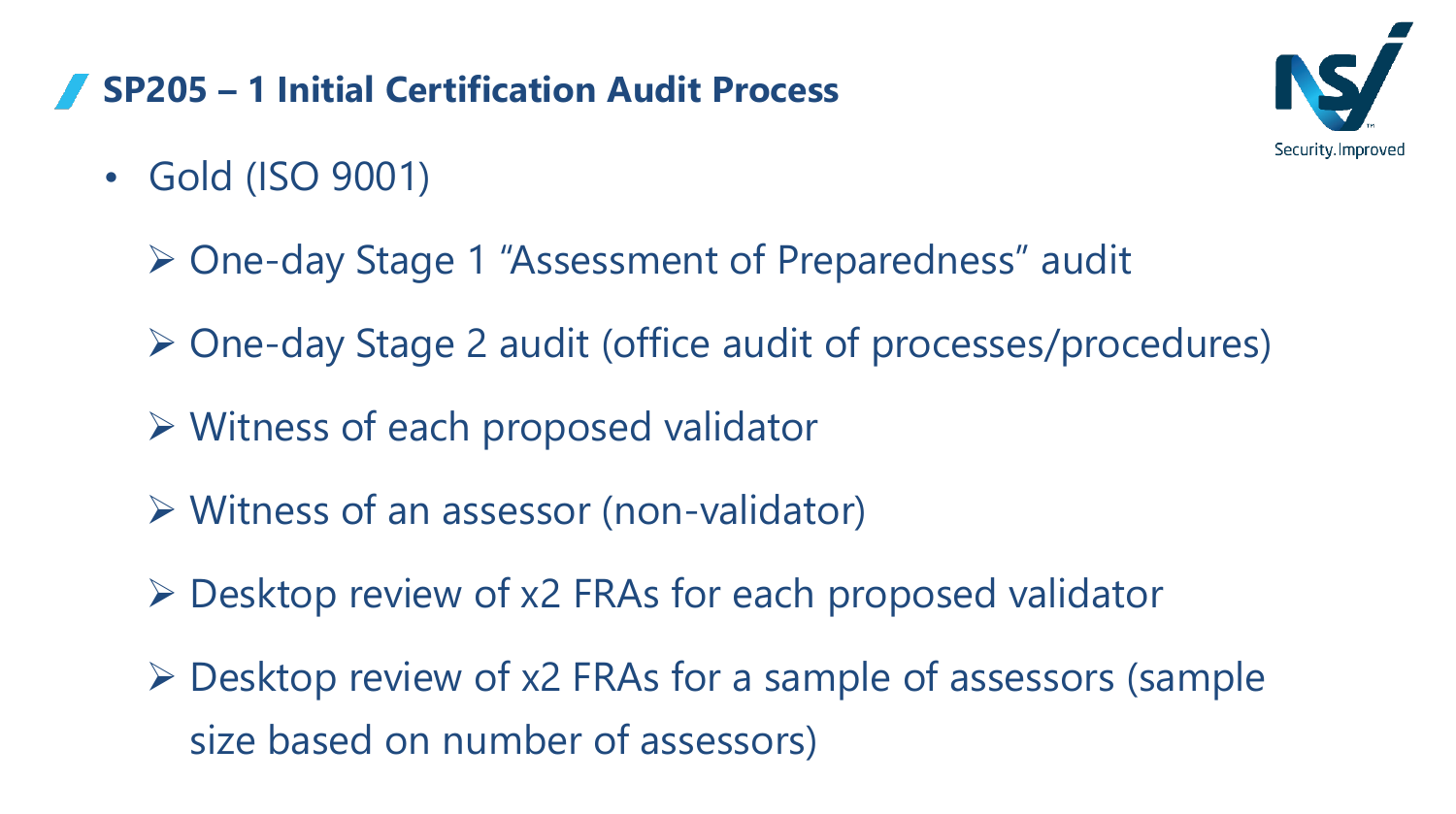#### **SP205 – 1 Initial Certification Audit Process**

- Silver (non-ISO 9001)
	- ➢ One-day Initial Certification audit (office audit of processes/procedures)
	- ➢ Witness of each proposed validator
	- ➢ Witness of an assessor (non-validator)
	- ➢ Desktop review of x2 FRAs for each proposed validator
	- ➢ Desktop review of x2 FRAs for a sample of assessors (sample size based on number of assessors)

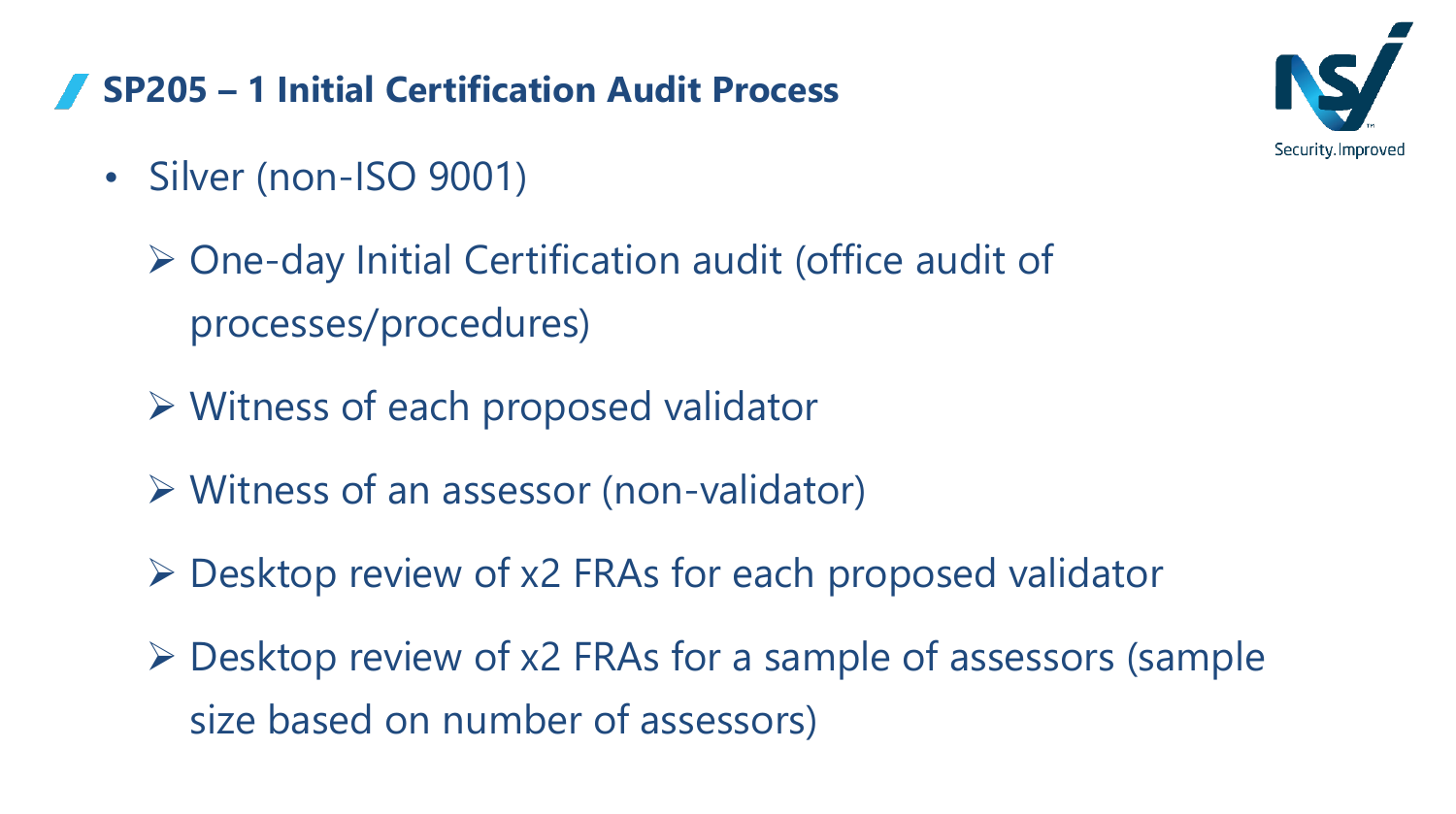#### **SP205 – 1 Ongoing Surveillance**



- Usually 2 audit days per year
	- ➢Office audit including DTRs of recently completed FRAs
	- ➢Onsite audit of assessor carrying "live" FRA or onsite review of recently completed FRA
	- ➢Each validator to re-witnessed every three years to maintain "validator" status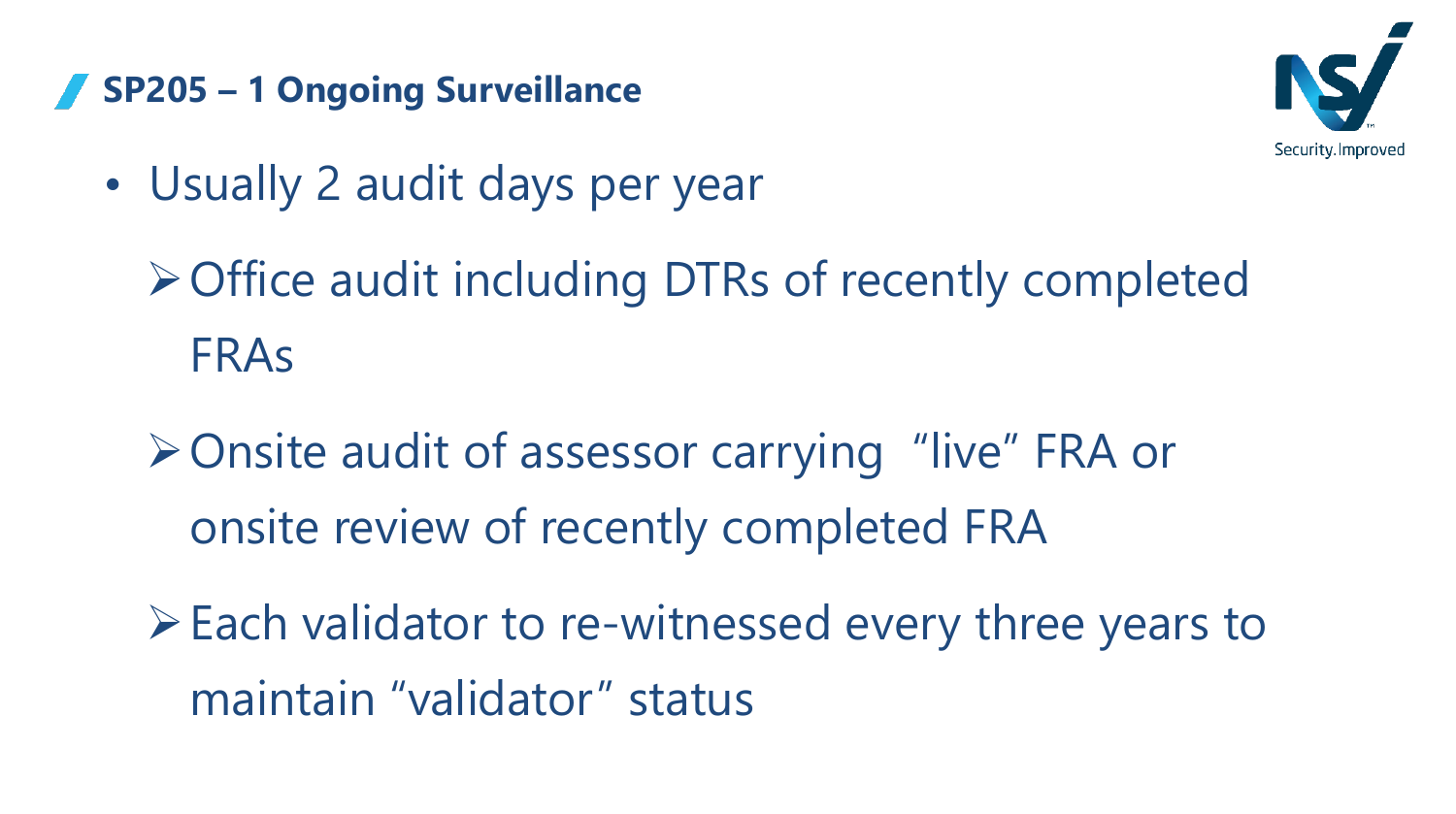#### **SP205 – 1 Ongoing Surveillance**



• For "sole traders" 1.5 audit days per year

 $\triangleright$  One day audit including audit of office processes, onsite witness and DTRs of recently completed FRAs

➢x2 FRAs submitted twice per year for desktop review (0.5 day)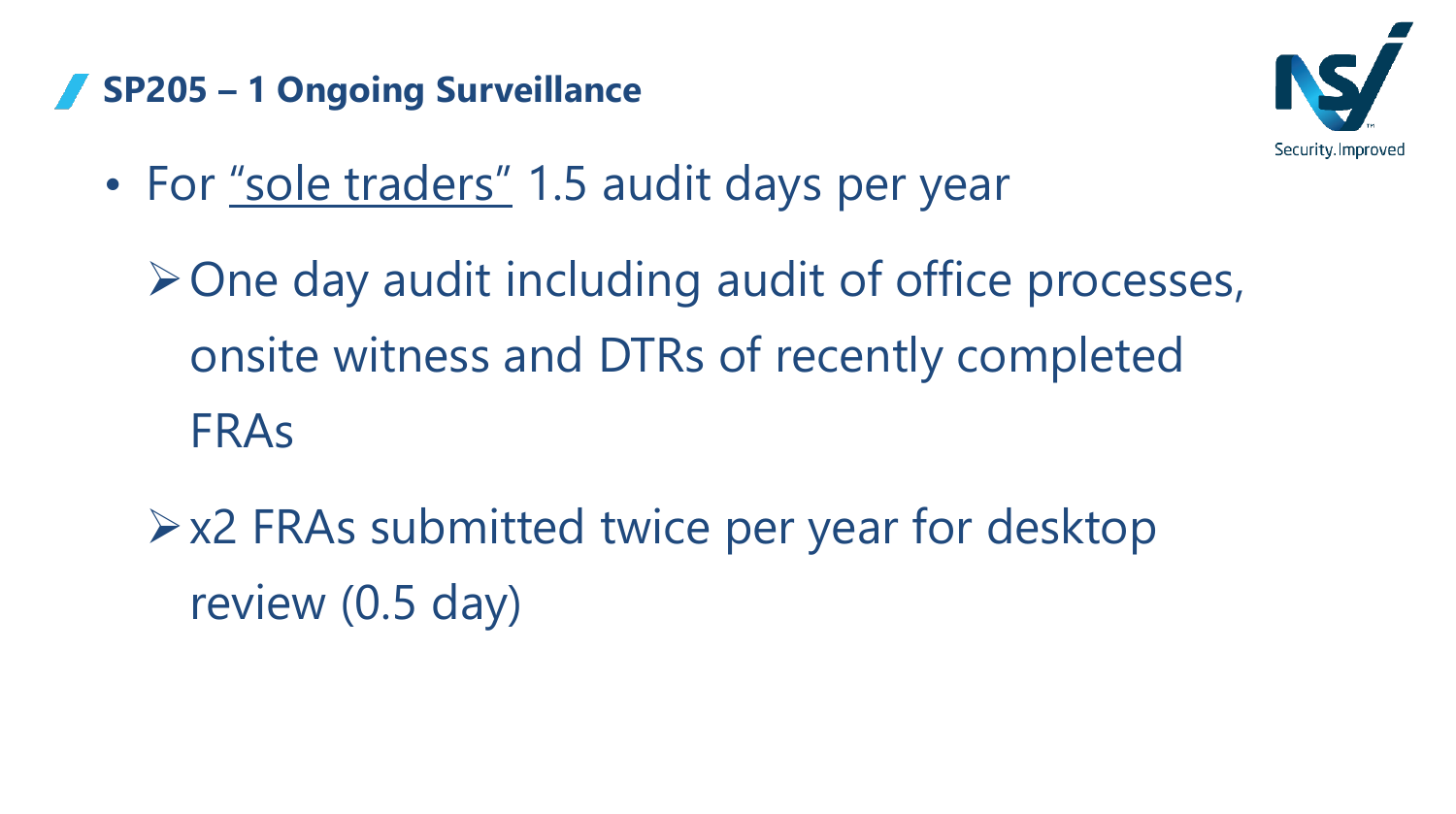#### **Stumbling Blocks to Achieving Certification**



- Not competent
- Documented management system not meeting SP 205-1
- Content of FRAs not meeting SP 205-1, Annex D
- Tick box approach
- Lack of detail supporting narrative required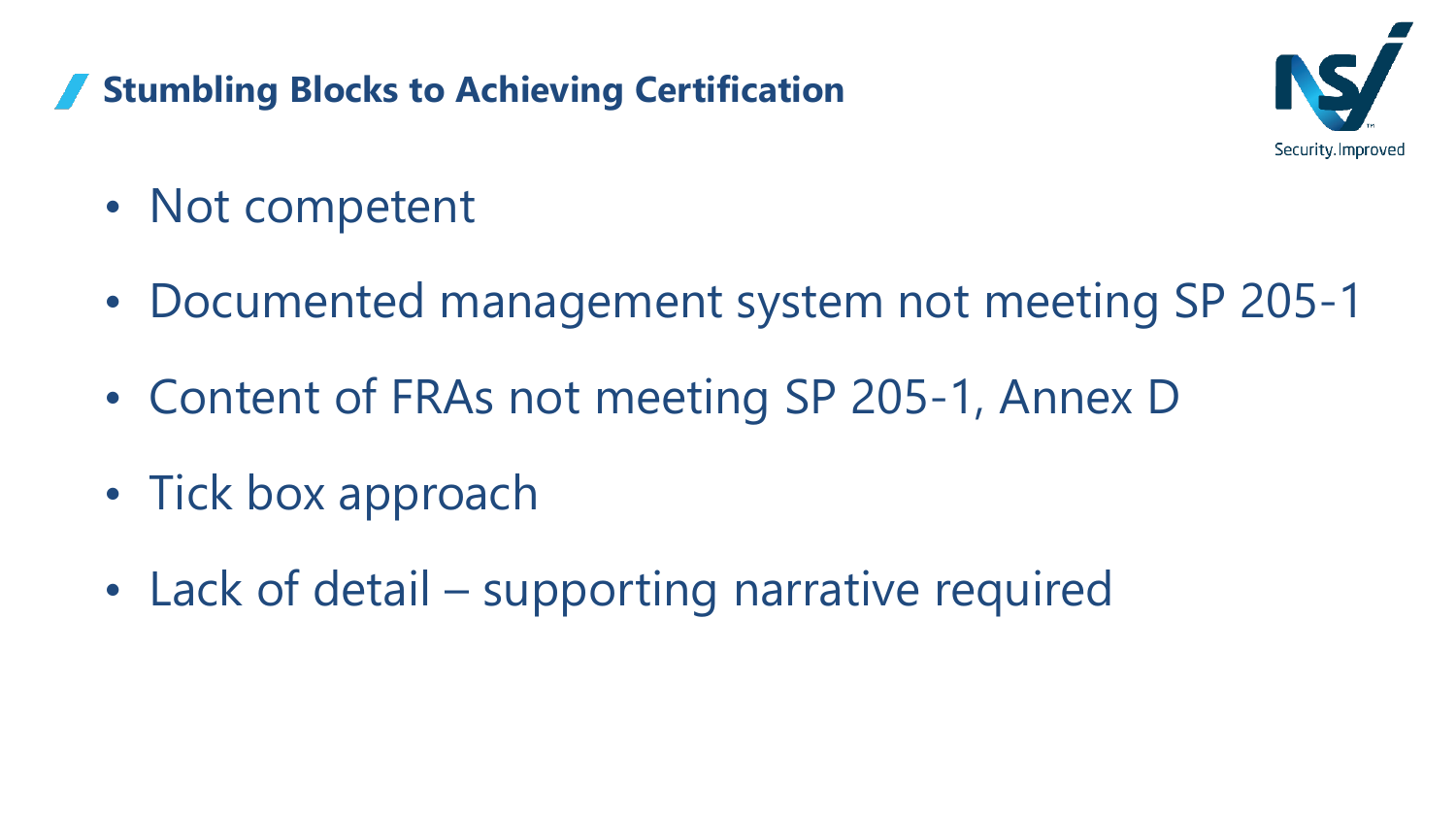# **REMEMBER**





#### **The detail given in your FRAs could be your defence – it could save you or hang you.**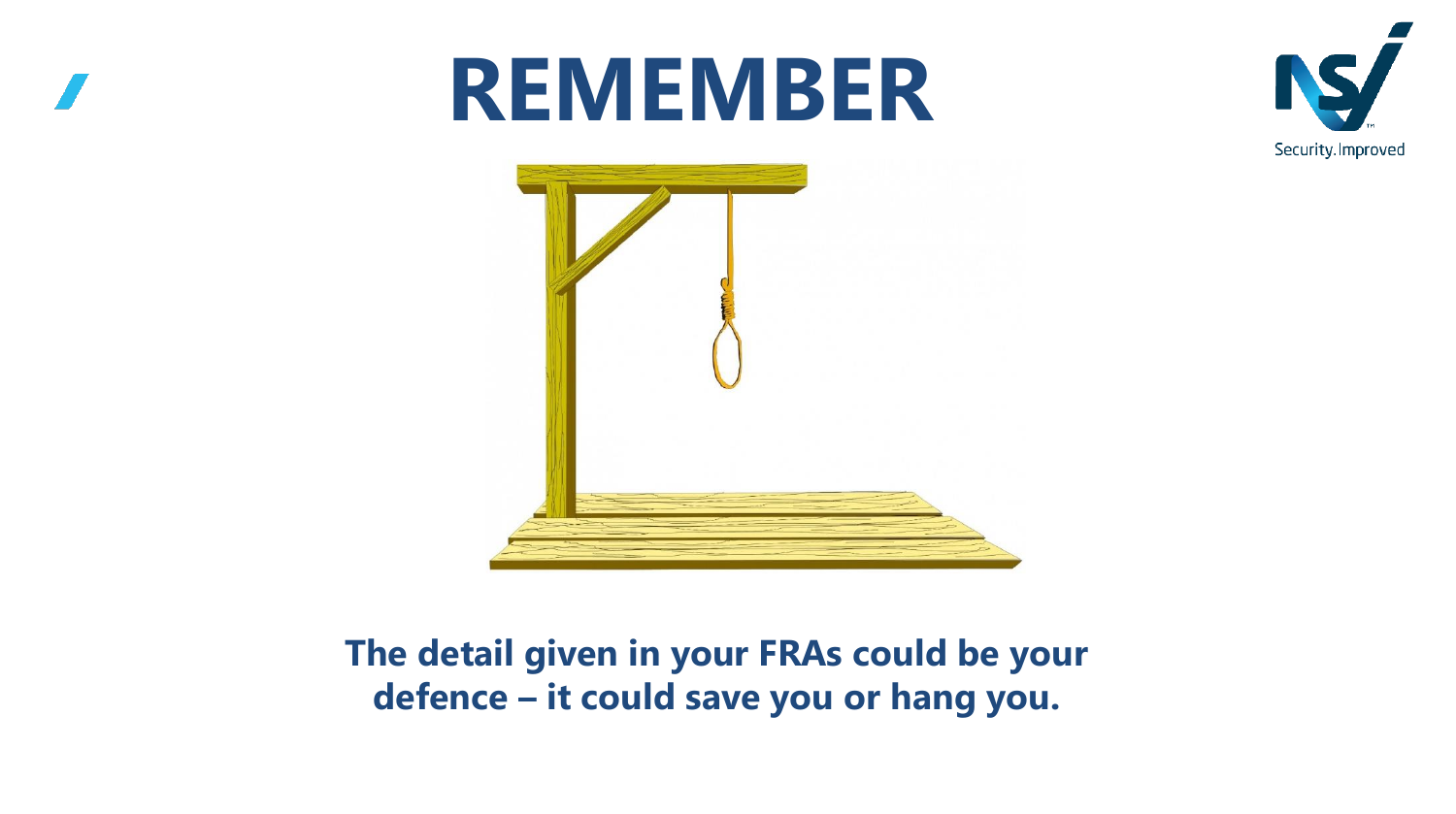**BAFE SP207 - Evacuation Alert Systems**



**Fire Protection Industry Scheme Reference SP207** *For the Design, Installation, Commissioning & Maintenance of*

**Evacuation Alert Systems**

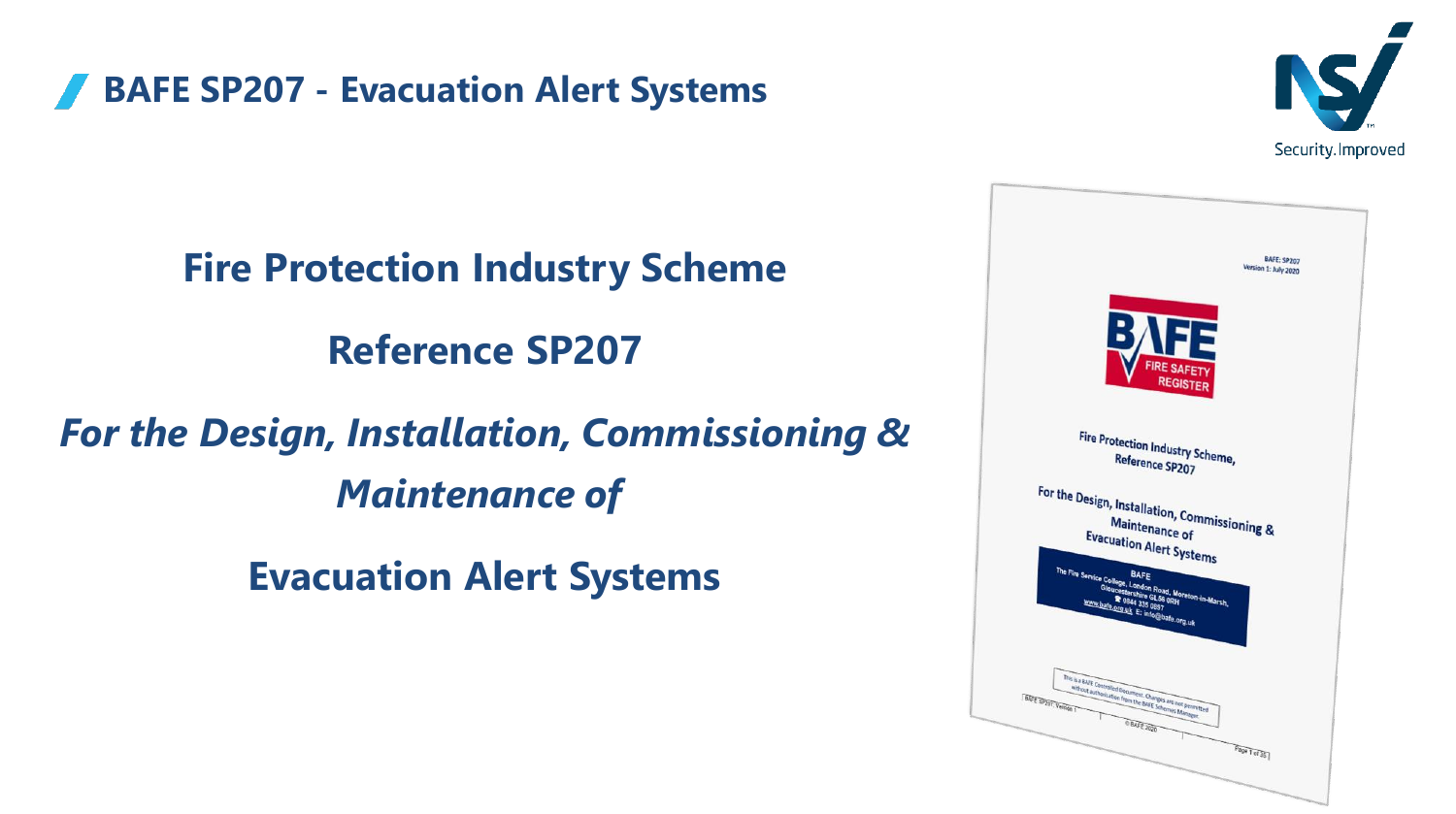#### **BAFE SP207 - Evacuation Alert Systems**

- Developed in consultation with the F&RS
- Launched in October 2020
- NSI the first certification body to achieve UKAS accreditation to operate the scheme



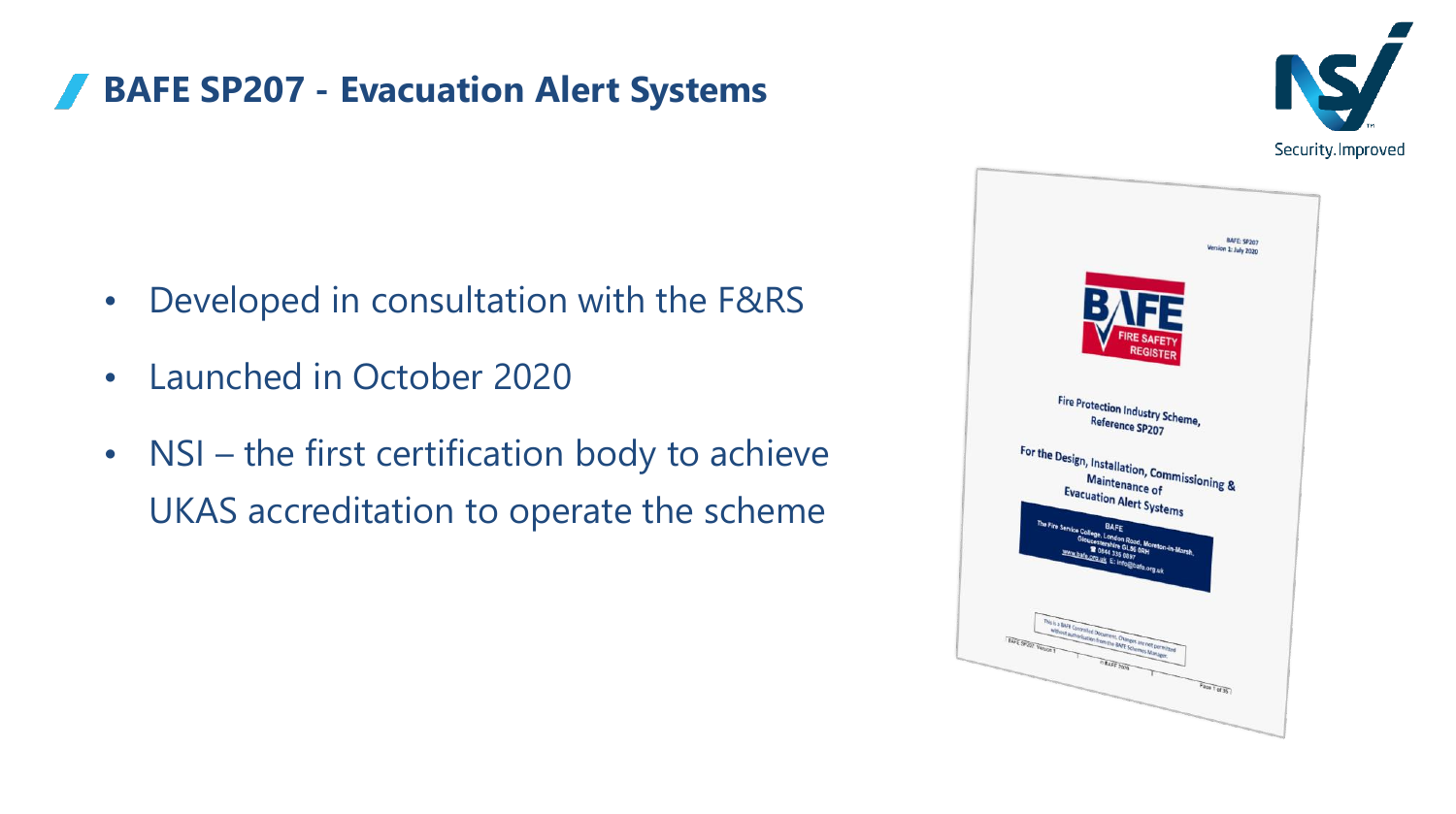#### **BAFE SP207 - Evacuation Alert Systems**

- A "modular" Scheme
- companies must demonstrate competency, to gain approval for the scope of work they carry out
- **"MOT" Certificates of Compliance** issued
	- on completion of installation
	- following maintenance



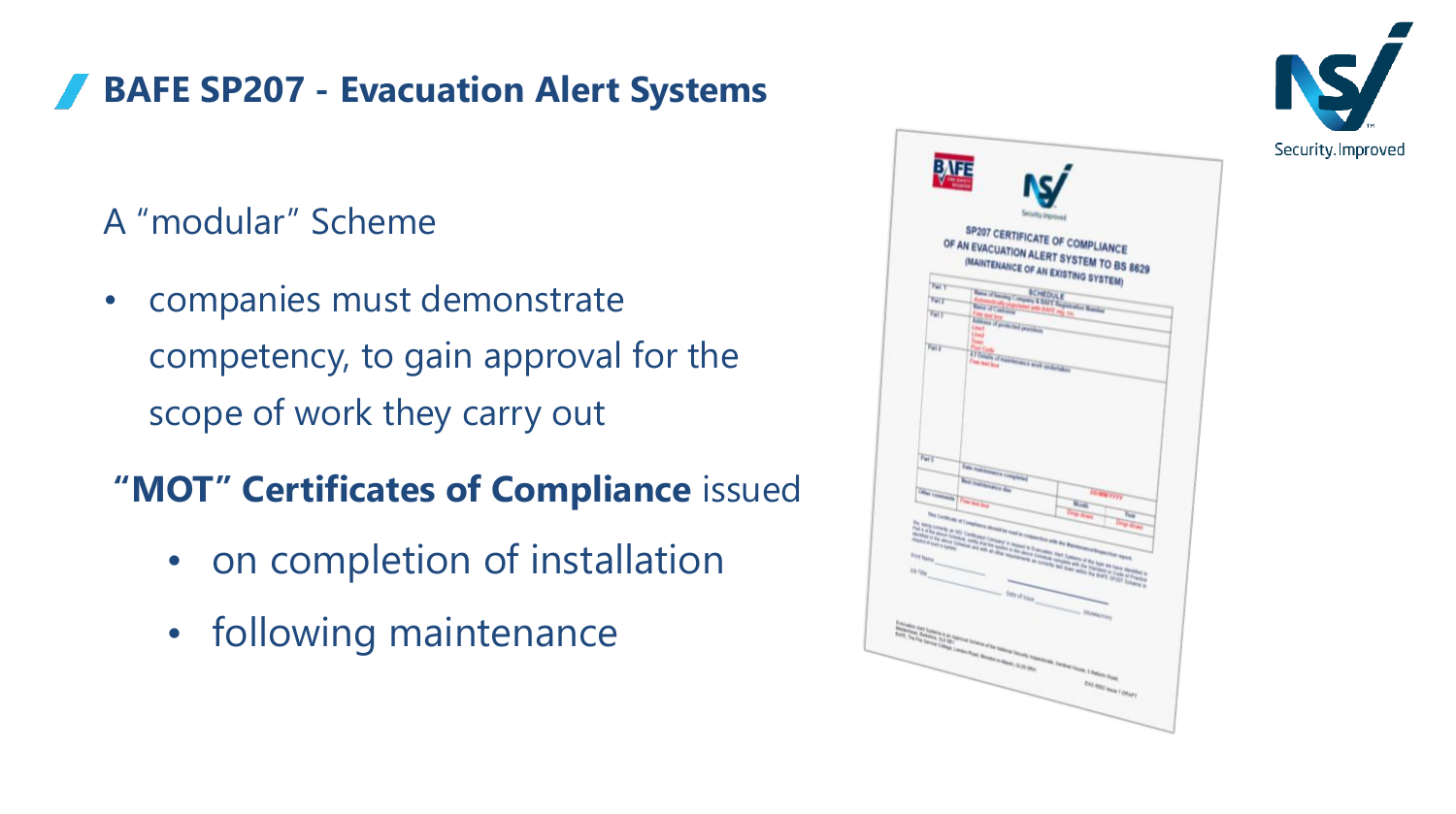#### **BAFE SP207 – "Qualified Certification"**



- Available for companies who haven't yet installed / commissioned / maintained any BS 8629 systems
- Time limited currently 12 months
- Initial audit consists of desktop review of:
	- $\triangleright$  Management system
	- ➢ Competency records
	- ➢ Documentation (e.g. system design proposal, install/commissioning/maintenance documentation
- Must provide systems for technical inspection within 12 months of "Qualifying Certification"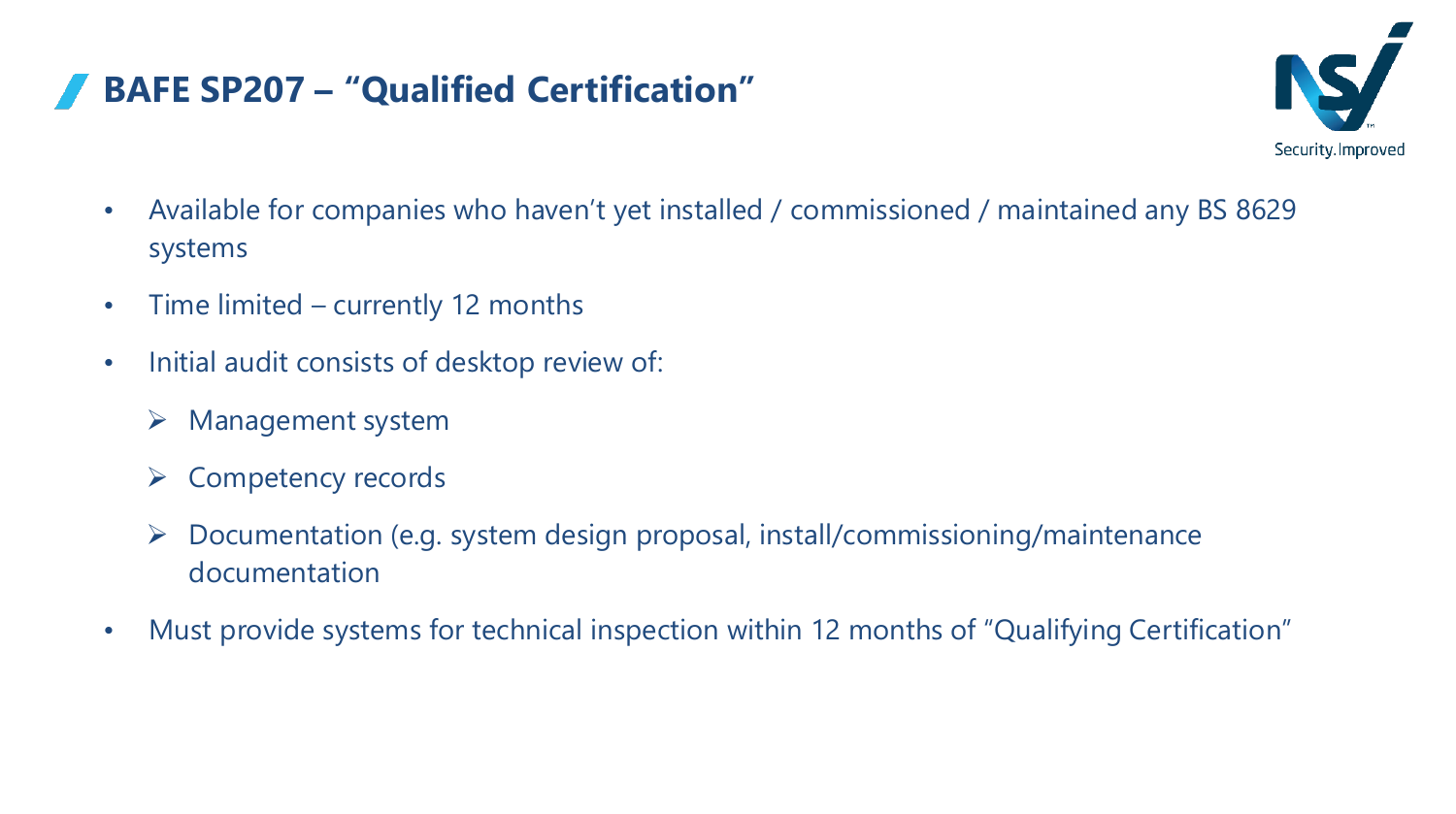#### **Third Party Certification – the benefits**

- Companies independently regularly assessed to ensure competency for a specific service.
- Certificate of Approval evidence of competency
- Helps demonstrate due diligence in sourcing a competent provider to help meet your fire safety obligations.
- Ongoing assessment always takes account of latest updates in standards and best working practice.

*..Check NSI company finder for listings..*

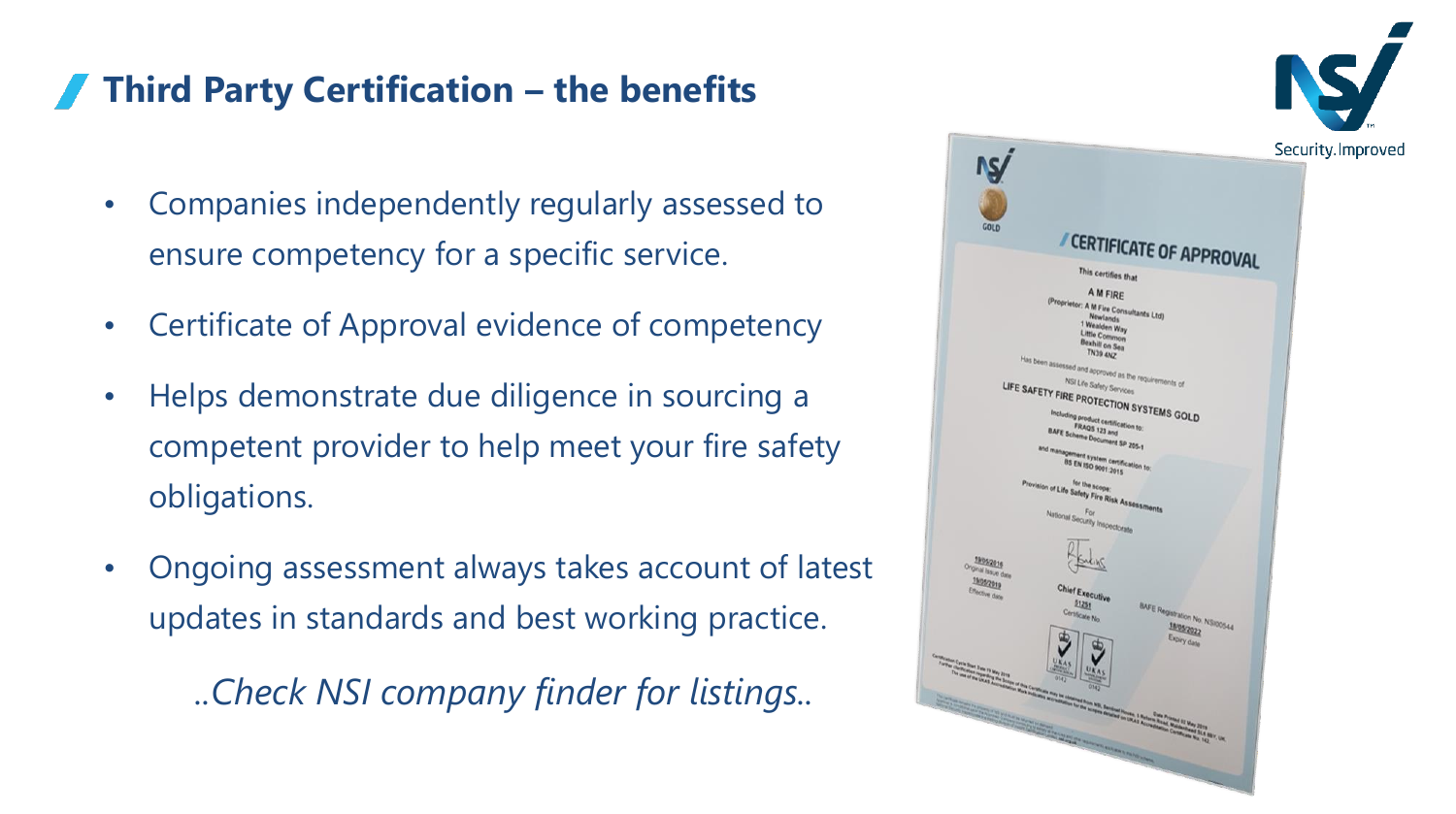



# **QUESTIONS**